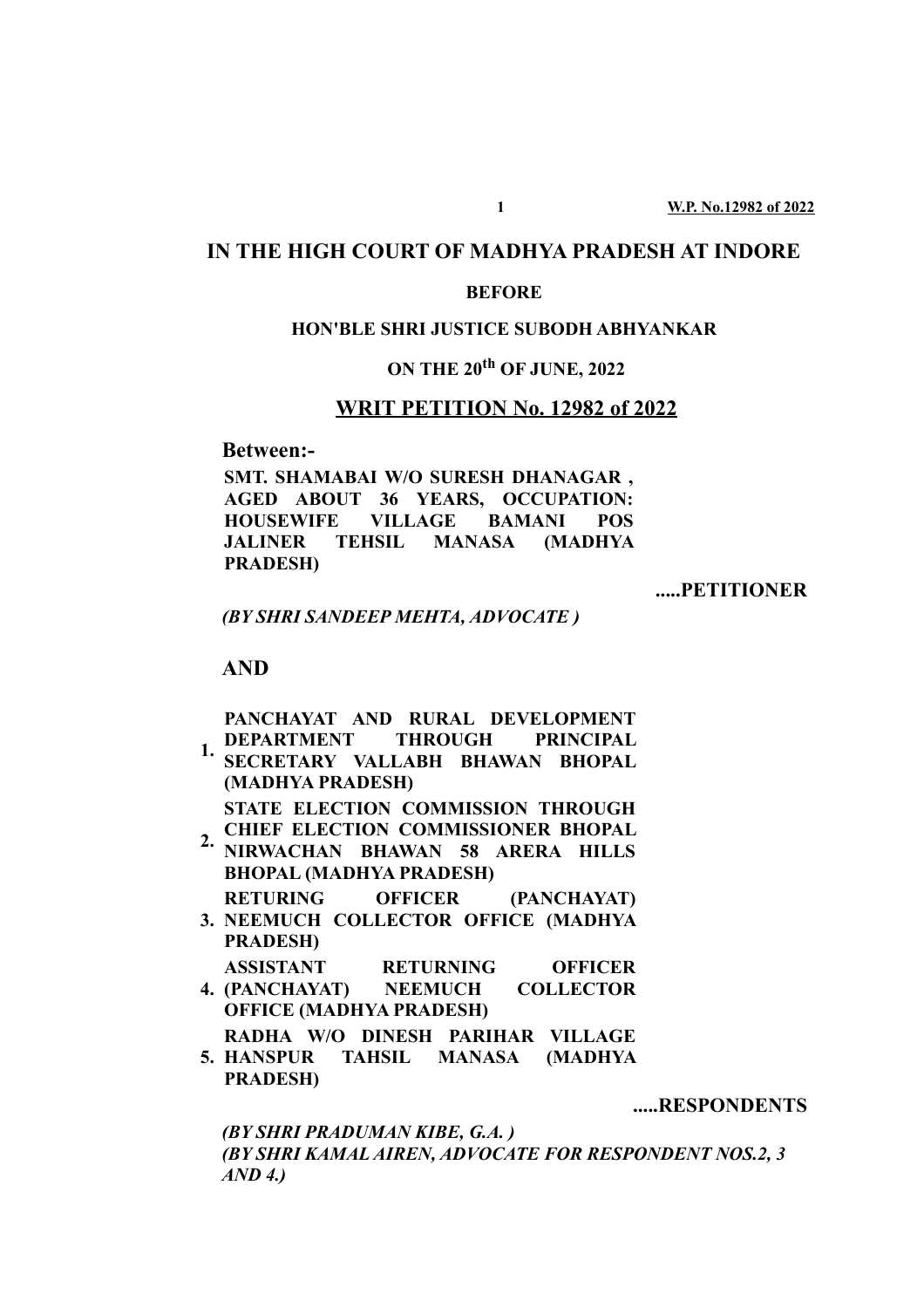### *(BY SHRI MUDIT MAHESHWARI, ADVOCATE FOR RESPONDENT NO.5)*

*This petition coming on for orders this day, the court passed the following:*

#### **O R D E R**

Heard finally with the consent of the parties.

**2.** This petition has been filed under Article 226 of the Constitution of India challenging order dated 07.06.2022 passed by the Returning Officer (Panchayat), Neemuch whereby petitioner's election nomination Form for the post of Member Zila Panchayat, Neemuch has been rejected on the basis of blank left entry in the Form.

**3.** Petitioner's case is that the election of Panchayat for the State of Madhya Pradesh has been declared by the State Election Commission and thus the election of Gram Panchayat, Manasa, District – Neemuch has also been declared. After the notification of election, petitioner submitted her Form for contesting in the election of Member Zila Gram Panchayat., however, the aforesaid Form was opposed by the respondent No.5 by filing the objection on 07.06.2022, before the Returning Officer on the ground of false information furnished by the petitioner as also the incomplete affidavit filed by the petitioner. Aforesaid objection of the respondent No.5 was replied to by the petitioner and the objection has been decided by the Returning Officer vide impugned order dated 06.02.2022, holding that in Clause 2.10 of para 9 of the Form submitted by the petitioner, which was in respect of sales tax, she has left the columns blank.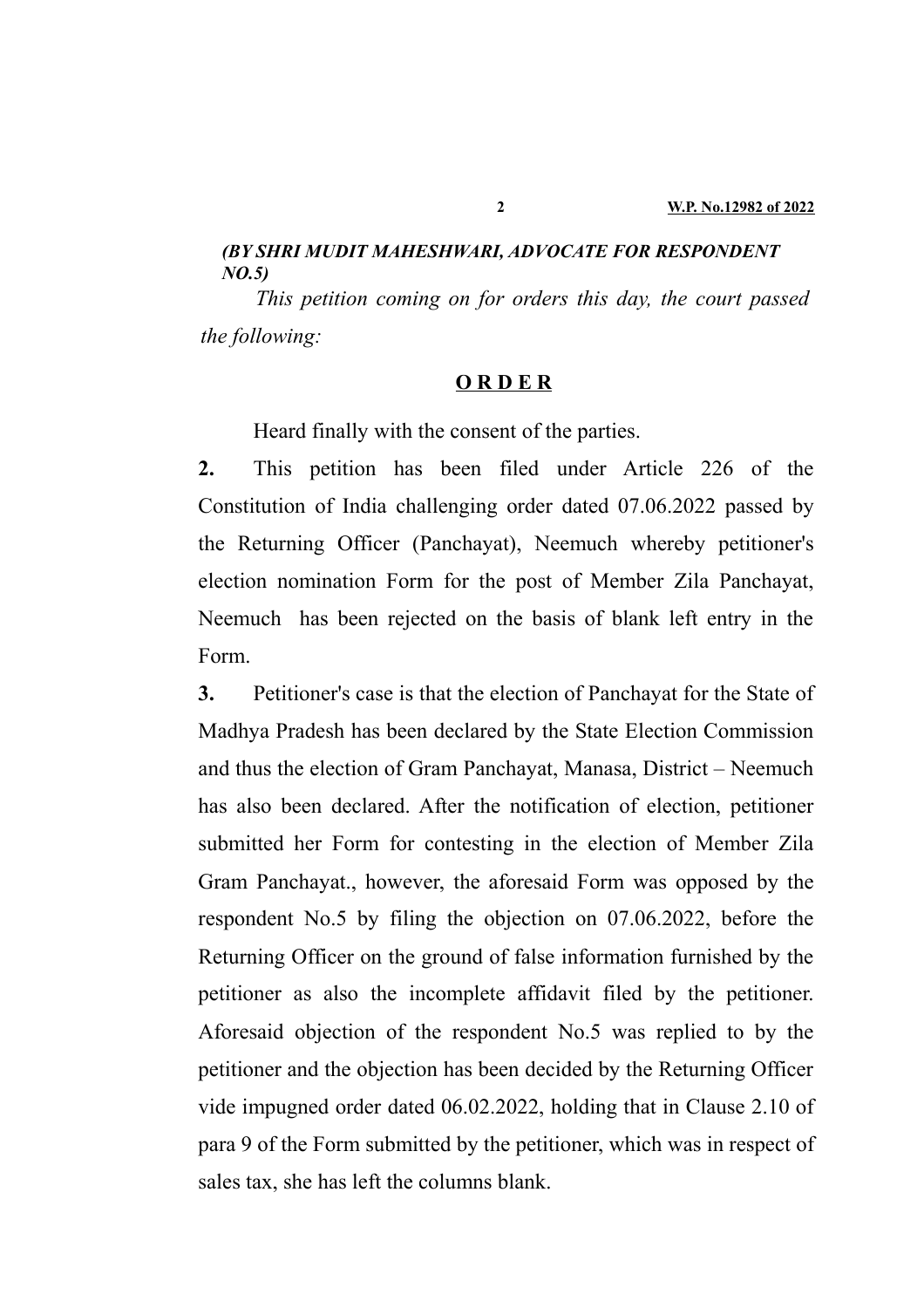**4.** The case of the petitioner is that leaving the aforesaid entry blank was a genuine human error and ought to have been allowed to be rectified by the Returning Officer by informing the petitioner in writing, which is also the mandate of the guidelines issued by the Election Commission in this behalf, filed as Annexure P/5.

**5.** In support of his contention, counsel has also relied upon a decision rendered by the Division Bench of this Court of Gwalior Bench in the case of **Pradhuman Verma Vs. State of M.P. and others** reported as **2017 SCC Online MP 2305** wherein this Court has held that a writ petition under Article 226 of the Constitution of India would be maintainable and judicial review of decisions of statutory bodies such as in a case of *mala fide* or arbitrary exercise of power being made out or the statutory body being shown to have acted in breach of law is permissible.

**6.** Counsel has also relied upon a decision rendered by the Hon'ble Supreme Court in the case of **Election Commission of India Through Secretary Vs. Ashok Kumar and others** reported as **(2000) 8 SCC 216** as also a decision rendered by the Supreme Court in the case of **Dravida Munnetra Kazhagam (DMK) Vs. Secretary, Governer's Secretariat and others** reported as **(2020) 6 SCC 548** para 14.

**7.** Counsel has submitted that the petitioner is not seeking any stay or restrain order in respect of the election, but only wants that she should also be allowed to participate in this election as her nomination Form has been canceled without application of mind, in breach of the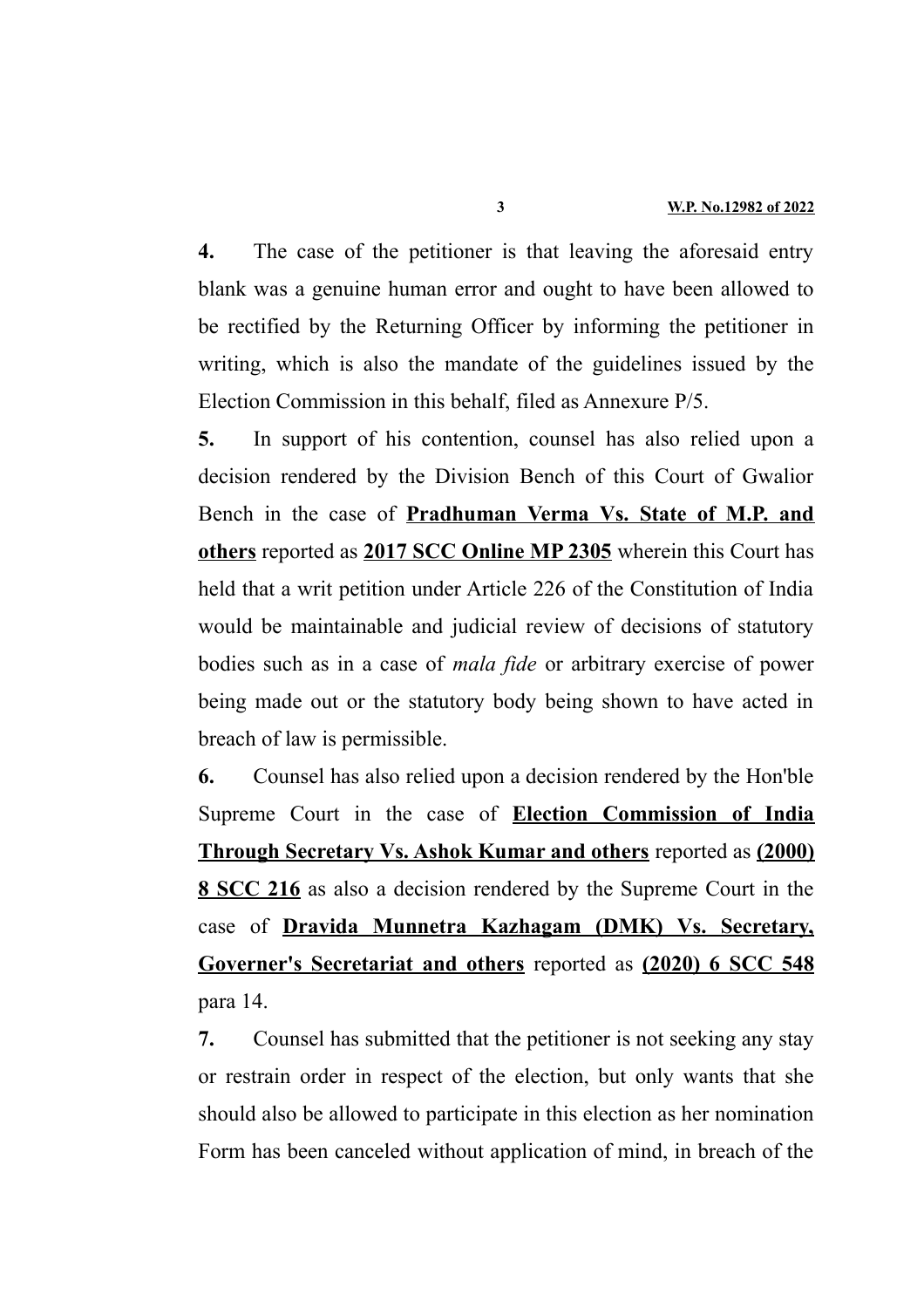guidelines issued by the Election Commission as also the Panchayat Rules.

**8.** Counsel for the Election Commission, on the other hand, has vehemently opposed the prayer. A reply has also been filed. It is submitted that no case for interference is made out as the petition has been filed against the rejection of nomination Form, which can only be challenged by way of an election petition as provided under Rule 21 of M.P. Panchayat Nirvachan Niyam (Election Petitions, Corrupt Practice and Disqualification for Membership) Rules, 1995.

**9.** In support of his contention, Shri Kamal Airen has also relied upon a decision rendered by the Division Bench of this Court in the case of **State Election Commission Vs. Ras Bihari Raghuvanshi** reported as **AIR 1995 MP 245** as also a latest decision in the case of **Kallo Adiwasi (Smt.) Vs. The State Election Commission M.P., Bhopal and others** reported as **2016 (1) JLJ 236** wherein this Court has held in no uncertain terms that a writ petition against wrongful rejection of nomination paper is not maintainable and the only remedy is by way of election petition.

**10.** Heard counsel for the parties and perused the record.

**11.** From the record, so far as the maintainability of the petition is concerned, this Court finds that there are various judgments, for and against the issue regarding maintainability of a writ petition against order passed by a Returning Officer in the process of election and although the Division Bench of this Court in the case of **Kallo Adiwasi (Smt.) (supra)** was categorical in holding that the petition is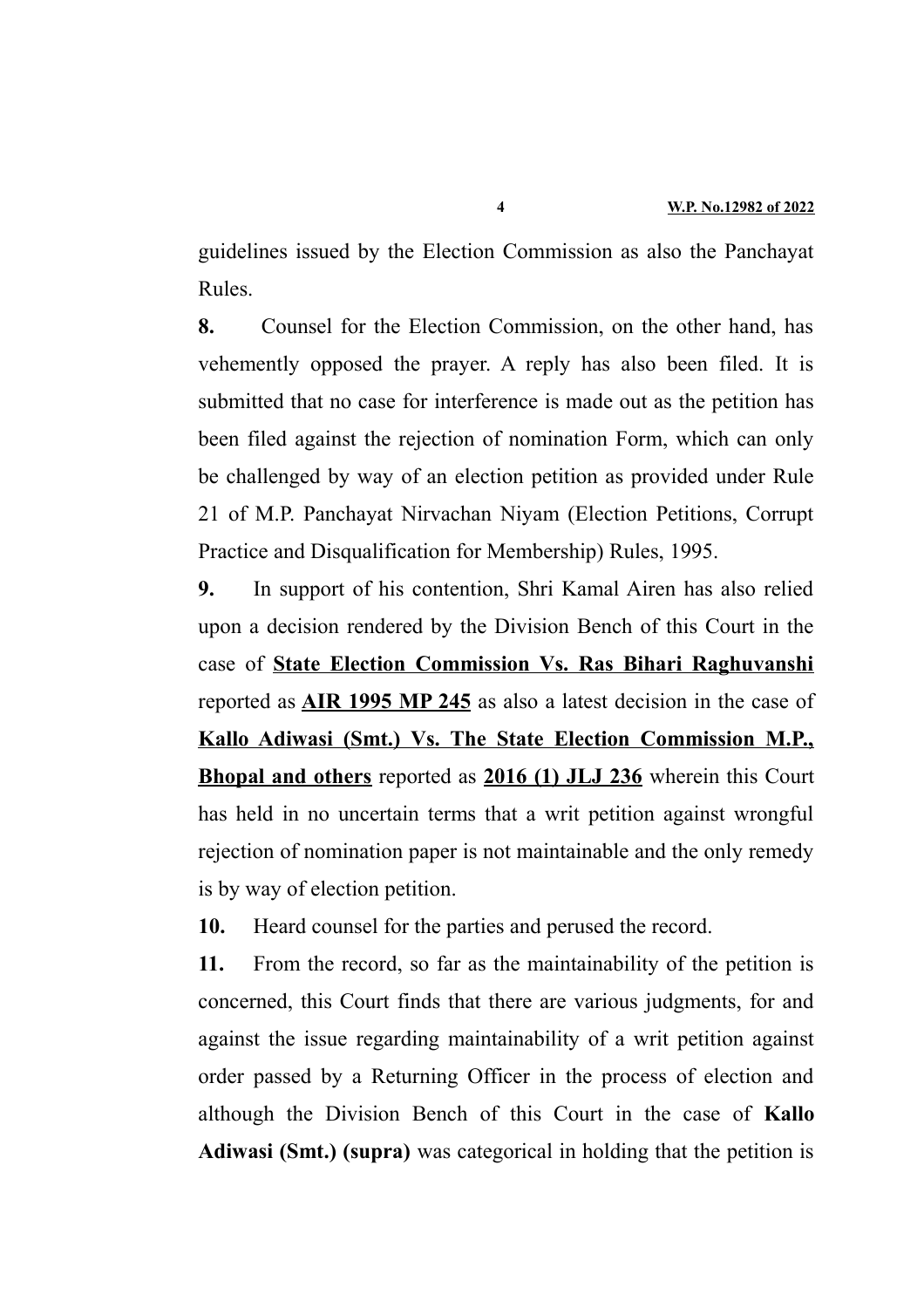not maintainable by referring to Section 122 of the M.P. Panchayat Raj Adhiniyam, 1993, however, the aforesaid decision has also been considered by the Division Bench of this Court in the case of **Pradhuman Verma (supra)** but a close scrutiny of **Pradhuman Verma (supra)** reveals that although there is a reference of the decision rendered by the Division Bench of this Court in the case of **Kallo Adiwasi (Smt.) (supra)**, but there is no discussion whether the aforesaid decision has been distinguished specifically, however, it is still held that the petition is maintainable and it has been held in para 18 as under:-

> "18. For convenience and ready reference, this Court in terms of the law laid down by the Apex Court delineates below the limited grounds available to High Court under [Article 226](https://indiankanoon.org/doc/1712542/) to exercise the power of judicial review to interfere in election matters, as follows :-

(i) Judicial review is permissible where the same does not retard, interrupt, protract or stall the election proceedings.

(ii) The power of judicial review can be exercised to correct, smoothen, remove obstacles to preserve the vital piece of evidence which may be destroyed due to elapse of time and to further the process of election.

(iii) The power of judicial review can be exercised when the process of election is so vitiated that it becomes abhorrent to the fundamentals of democracy and is a farce which if allowed to continue and allowed to be challenged by the time consuming process of election petition would shake the confidence of people in democracy."

**12.** However, the controversy regarding the maintainability of the writ petition in election matters appears to have settled by the Supreme Court in its relatively recent decision in the case of **Dravida**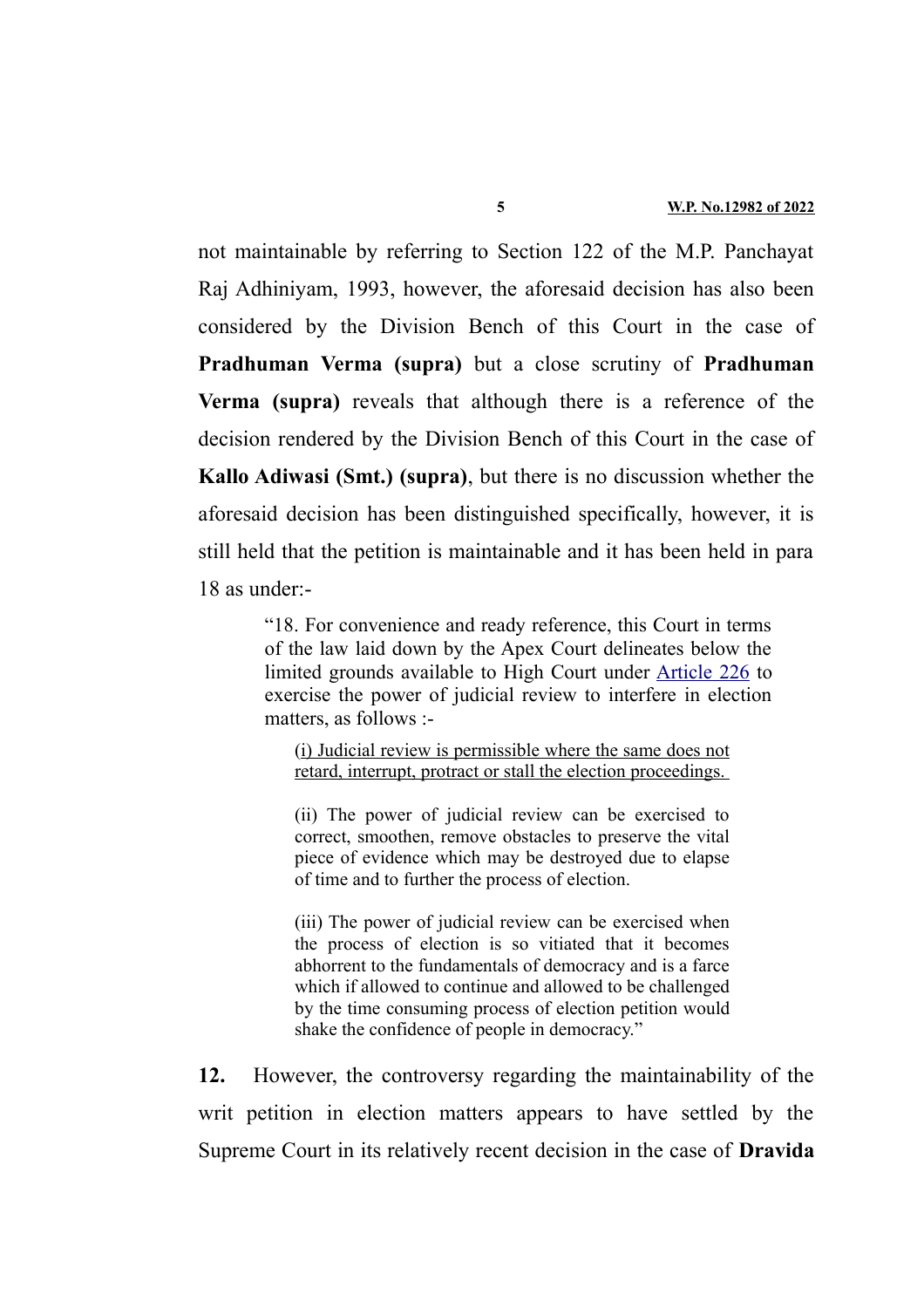# **Munnetra Kazhagam (DMK) (supra),** in para 14 of which it has

been held as under:-

"14. The contention of the respondents that the present proceedings amount to "calling in question an election" and hence not being maintainable in view of the express constitutional embargos of Articles 243-O and 243-ZG does not impress us for the present proceedings are only to further the expeditious completion of prerequisites of a fair election. Hence, the following ratio of a coordinate Bench in [Election](https://indiankanoon.org/doc/1247997/) [Commission of India v. Ashok Kumar and Others](https://indiankanoon.org/doc/1247997/) [2000 (8) SCC 216] squarely applies to the present case:

" $32.$  .... $(2)$  Any decision sought and rendered will not amount to "calling in question an election" if it subserves the progress of the election and facilitates the completion of the election. Anything done towards completing or in furtherance of the election proceedings cannot be described as questioning the election.

(3) Subject to the above, the action taken or orders issued by Election Commission are open to judicial review on the well-settled parameters which enable judicial review of decisions of statutory bodies such as on a case of mala fide or arbitrary exercise of power being made out or the statutory body been shown to have acted in breach of law.

(4) Without interrupting, obstructing or delaying the progress of the election proceedings, judicial intervention is available if assistance of the court has been sought for merely to correct or smoothen the progress of the election proceedings, to remove the obstacles therein, or to preserve a vital piece of evidence if the same would be lost or destroyed or rendered irretrievable by the time the results are declared and stage is set for invoking the jurisdiction of the court." **(emphasis supplied)**

**13.** In view of the aforesaid dictum of the Hon'ble Supreme Court, it is apparent that the proceedings which can be questioned on the touch stone of fairness and justice and on the ground of *mala fide* or arbitrary exercise of powers being made out or the authority has acted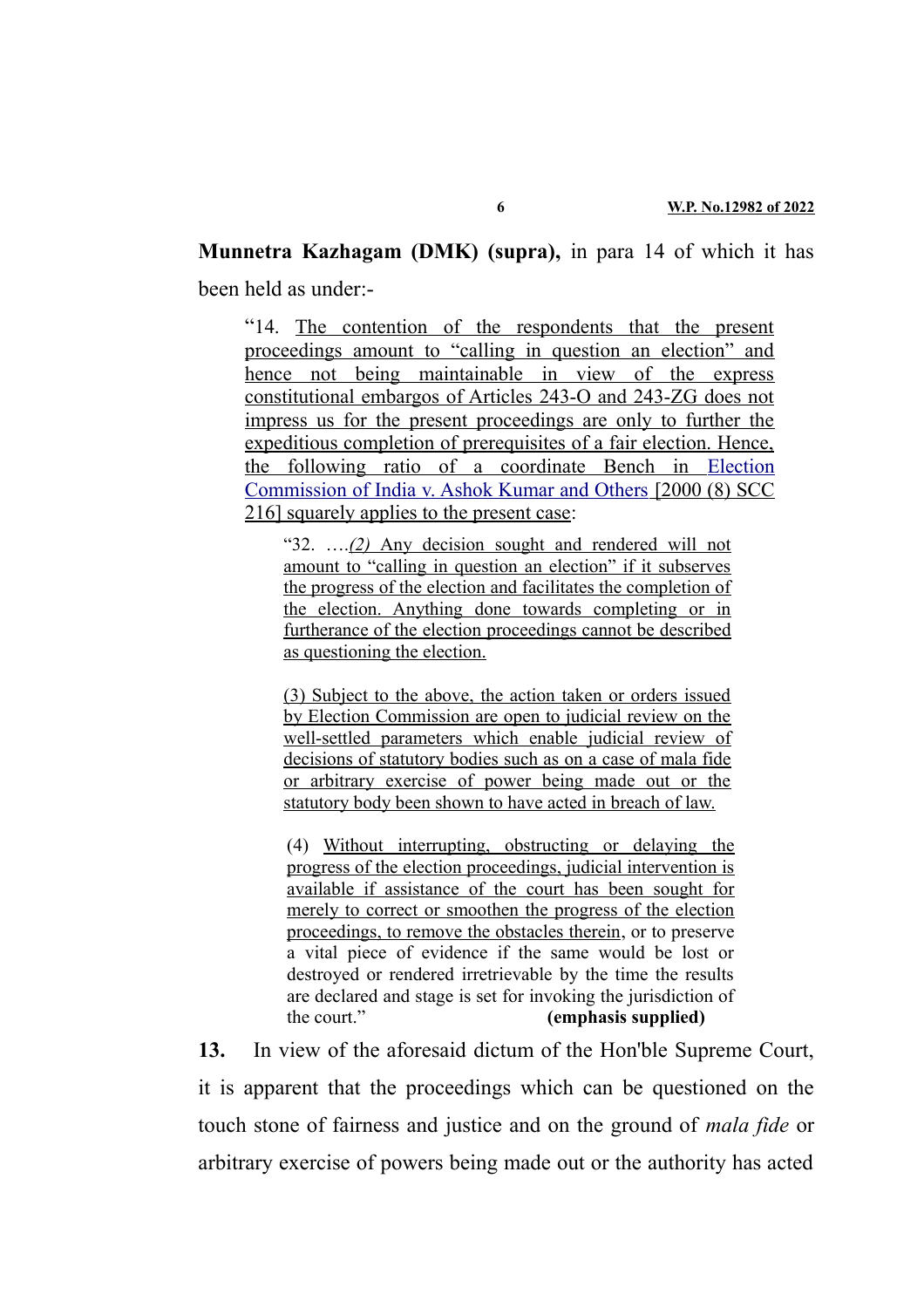in breach of law, and that too to further completion of a fair election, to subserve the progress of the election and facilitates the completion of the election, can be assailed in a writ petition which would be maintainable.

**14.** Now coming to the issue raised by the petitioner in the present case, regarding rejection of her nomination paper, only on account of one line of it being left blank, is concerned, this Court finds that even in the reply the respondents has relied upon a circular dated 28.10.2016, para 2 of which is relevant, reads as under:-

 $^{\prime\prime}$ 2. इस संबंध में निम्नलिखित निर्देश दिए जाते हैं:–

(1) जिला पंचायत के सदस्य / जनपद प्रचायत के सदस्य / ग्राम पंचायत के सरपंच पद का प्रत्येक अभ्यर्थी अपने नाम निर्देशन पत्र के साथ एक शपथ पत्र एवं उसके साथ ही एक सार पत्र प्रस्तुत करेगा। इनमें उसकी आस्तियों, दायित्वों, शैक्षणिक योग्यताओं एवं आपराधिक पृष्ठभूमि (यदि ऐसी अवस्था हो) आदि की जानकारी दी जावेगी। इस तरह प्रस्तुत किये जाने वाले शपथ पत्र एवं शपथ पत्र के सार पत्र के प्ररूप इस आदेश के अनुलग्नक के अनुसार होगा।

(2) अभ्यर्थी द्वारा शपथ पत्र एवं उसके सार पत्र के प्रत्येक कॉलम में प्रतिष्टि की जायेगी। यदि किसी कॉलम की जानकारी निरंक है, <u>तो उस कॉलम में ''निरंक'' शब्द अंकित करना आवश्यक होगा।</u> अभ्यर्थी द्वारा किसी भी वांछित प्रविष्टि को रिक्त नही छोड़ा जाना चाहिए। रिटर्निंग ऑफिसर को यह जॉच करनी होगी कि नाम निर्देशन पत्र के साथ दाखिल करते समय शपथ पत्र एवं उसके सार पत्र के सभी कॉलम भरे गए हैं या नही। यदि नही, तो रिटर्निंग ऑफिसर द्वारा अभ्यर्थी को रिक्त कॉलम को भरने के लिए तत्समय अवगत कराया जायेगा। अवगत कराने के पश्चात भी यदि कोई अभ्यर्थी इन्हें भरने में असफल रहता है, तो नाम निर्देशन पत्र की जॉच/संवीक्षा के समय रिटर्निंग ऑफिसर द्वारा नाम निर्देशन पत्र खारिज किया जायेगा।"

#### **(emphasis supplied)**

**15.** Admittedly, in the present case the objections were filed by the respondent No.5. A reply to which was also filed by the petitioner and